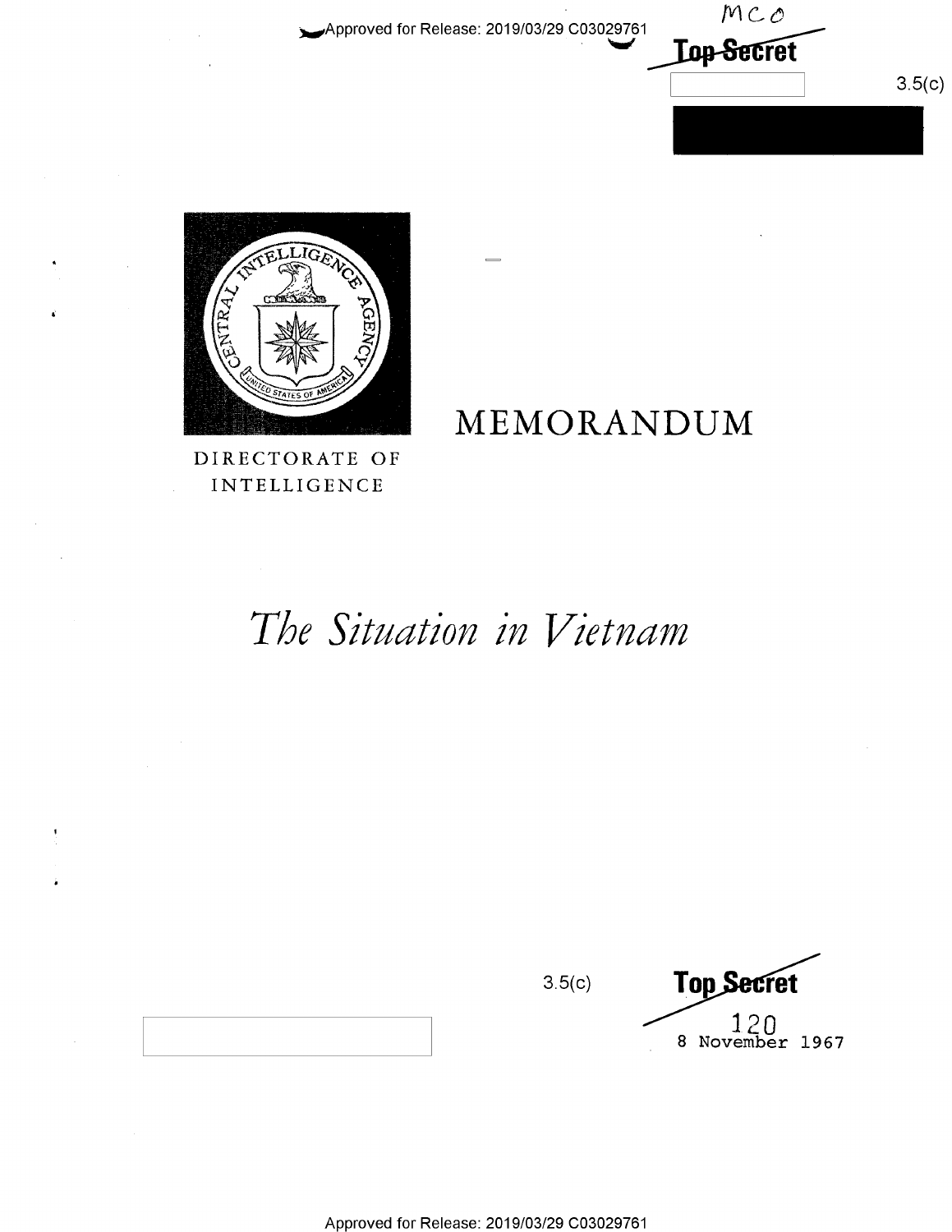# Top-Secret

# WARNING

This document contains classified information affecting the national security of the United States within the meaning of the espionage laws, US Code Title 18, Sections 793, 794, and 798.



Ì.

 $\frac{1}{2}$ 

 $\frac{1}{2}$ 

赢

Ä

 $\frac{4}{2}$ 渝

> 罪  $\mathbb{R}$  $\frac{3}{26}$  $\frac{d}{d\theta}$

 $\frac{1}{2}$ 豪 衢

 $\frac{\partial}{\partial t}$ 

輩 劃 劃

 $\tilde{\mathcal{U}}$ 

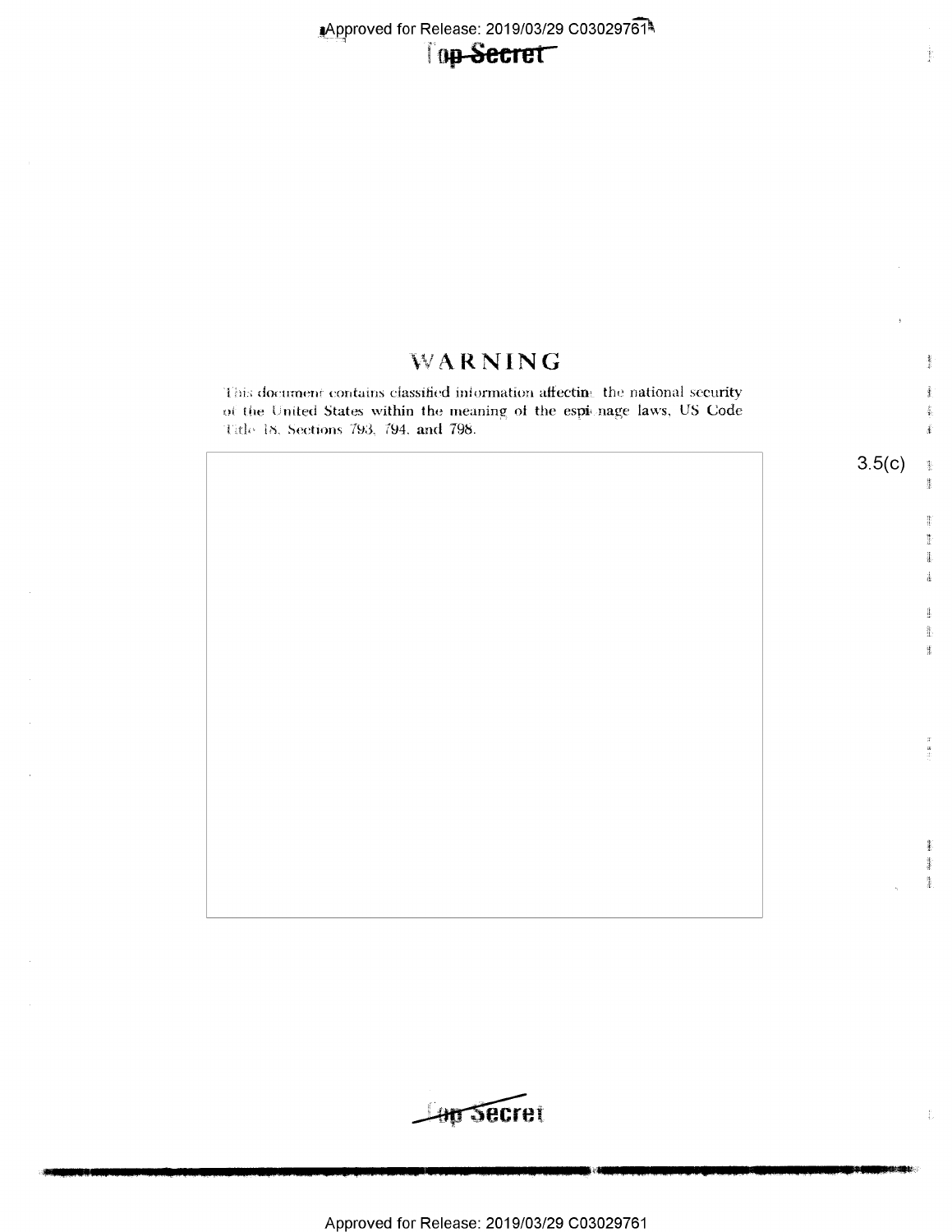Information as of 1600 8 November 1967 3.5(c)

### HIGHLIGHTS

North Vietnamese Premier Pham Van Dong has once again reaffirmed Hanoi's terms for talks with the US and a settlement of the war.

3.3(h)(2)

I. The Military Situation in South Vietnam: Wide-<br>spread fighting was reported on 7-8 November. The re-<br>cent upsurge in enemy activity may signal the beginning<br>of the Communists' "winter-spring" offensive (Paras. 1-8).<br>The

|  | II. Political Developments in South Vietnam: |  |  | 3.3(h)(2) |
|--|----------------------------------------------|--|--|-----------|
|  |                                              |  |  |           |

3.3(h)(2)

The Senate has approved almost all articles thus far presented by the rules committee, and some senators hope that work on rules can be completed within two weeks (Para. 5).

 $3.3(h)(2)$ 

 $\ddot{\phantom{0}}$ 

IV. Other Communist Military Developments: There is nothing of significance to report.

i TOP-SECRET 3.5(c)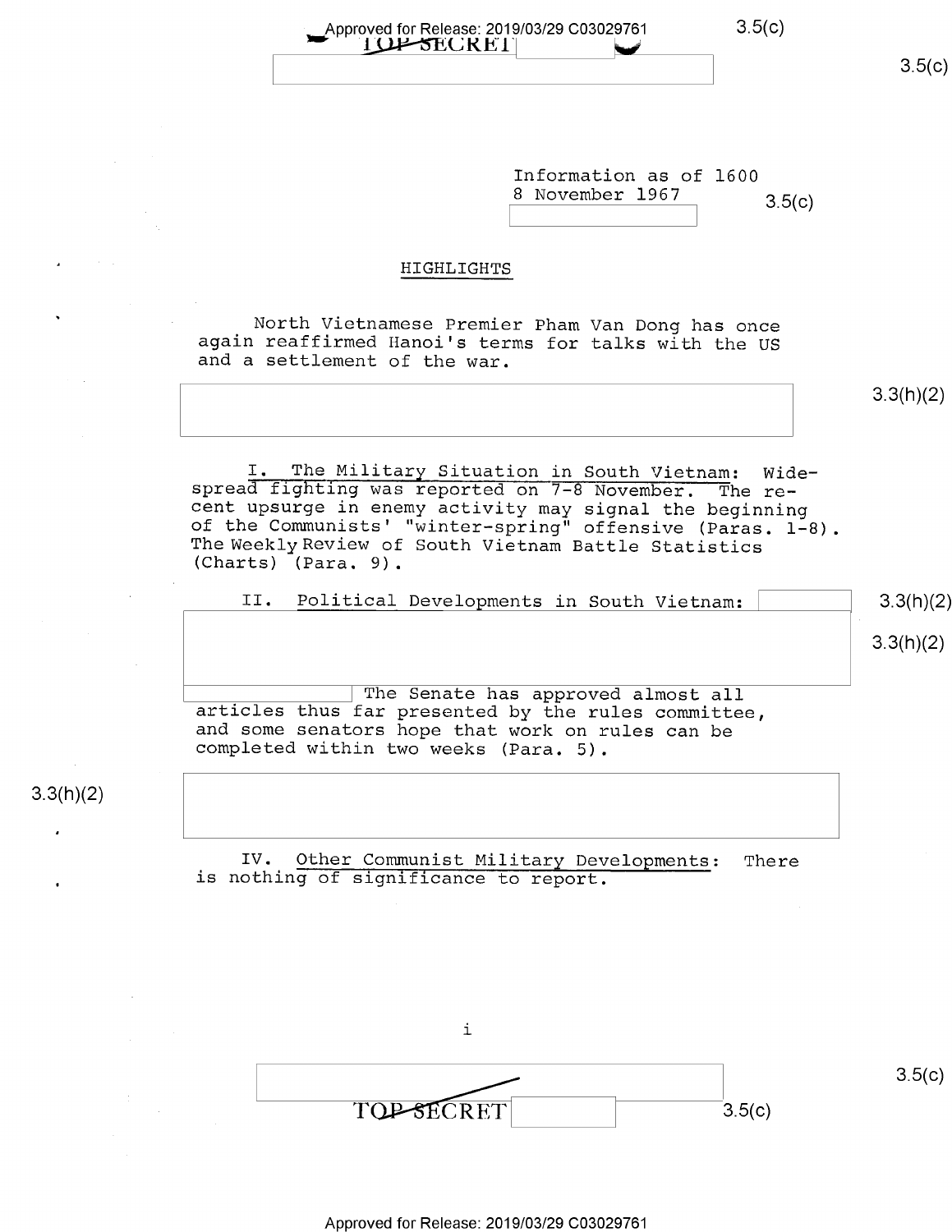بر<br>مە  $\frac{1}{\sqrt{3.5}}$  approved for Release: 2019/03/29 C03029761  $\sim$  3.5(c)

3.5(C)

V. Communist Political Developments: North Vietnamese Premier Pham Van Dong has reaffirmed Hanoi's standard terms for a settlement of the war and for talks with the US (Paras. 1-2).

VI. Other Major Aspects: Prince Sihanouk has announced that three American prisoners held by the Viet Cong would probably be sent to Cambodia when released (Para. l).



ii

TOP-SECRET

 $3.5(c)$  $3.5(c)$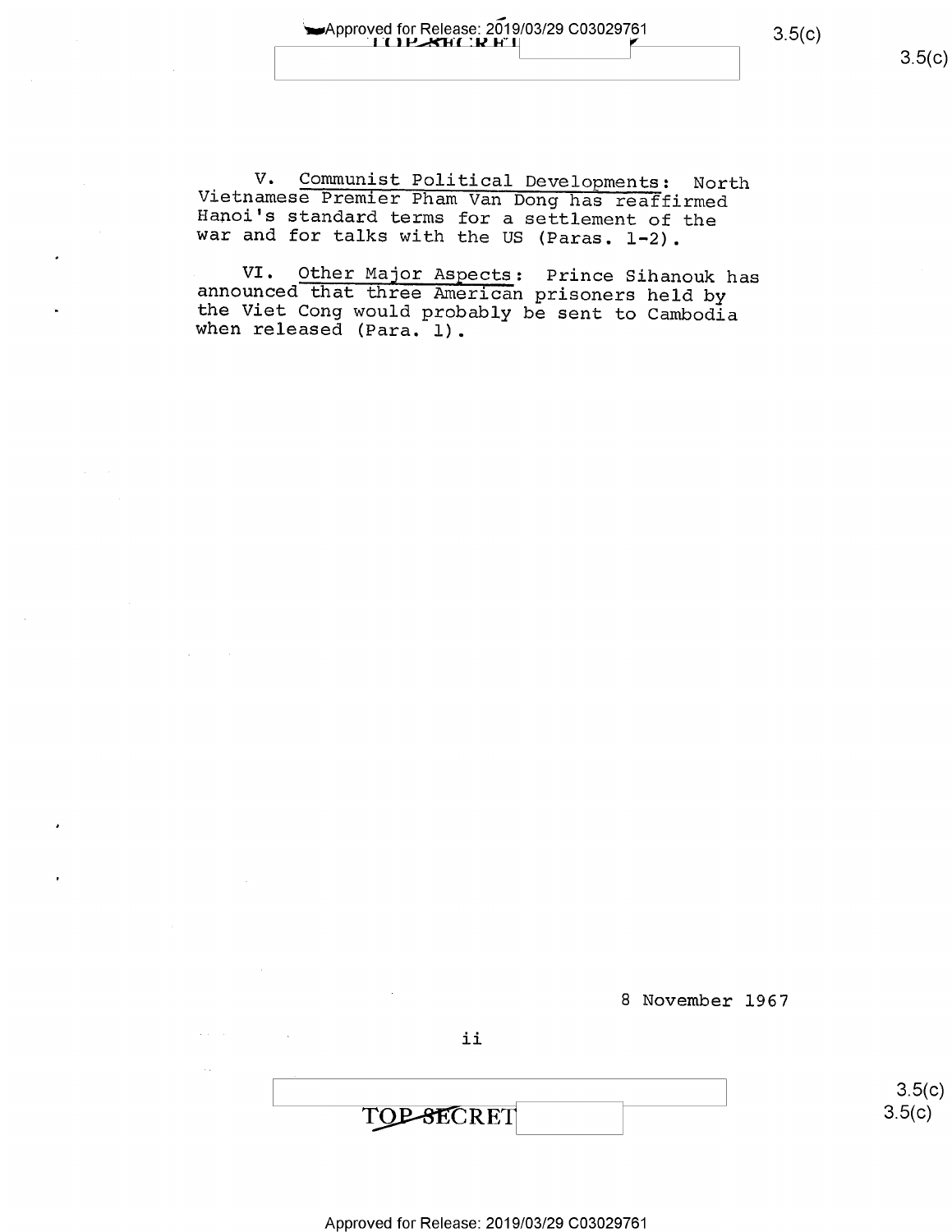

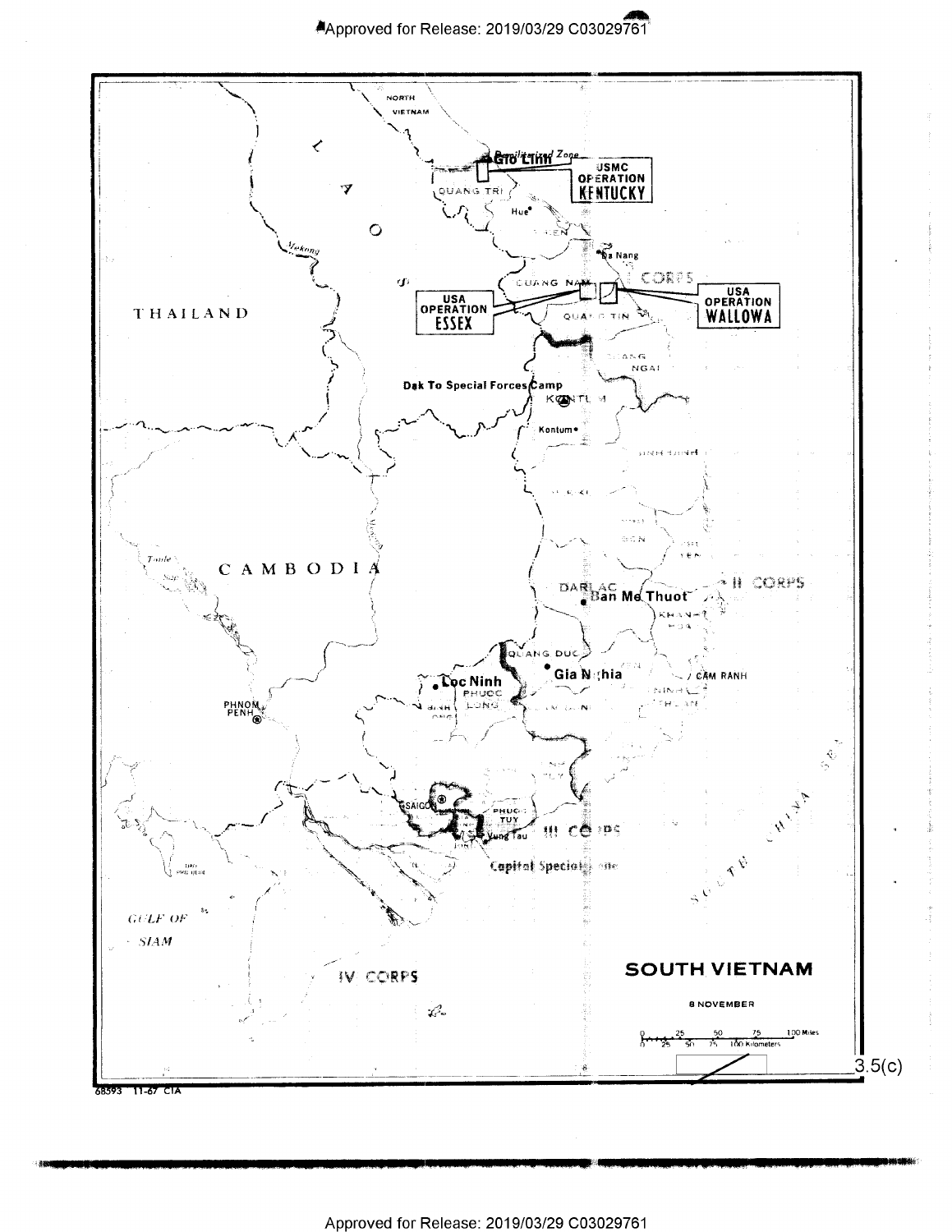$\gamma$ Approved for Release: 2019/03/29 C03029761  $\sqrt{\text{TOP} \text{ SECRE}}$  3.5(c)

 $3.5(c)$ 

### I. MILITARY SITUATION IN SOUTH VIETNAM

l. Heavy fighting was reported on 7 and 8 November in what may signal the beginning of the Communist "winter-spring" offensive.

2. Two days of intense activity in the highlands of Kontum Province near the Dak To Special Forces camp resulted in ll6 enemy soldiers killed. Enemy losses also include 65 individual weapons, 15 crew-served weap-<br>ons, and more than 300 hand grenades. American losses and more than 300 hand grenades. American losses have been relatively light.

3. In southwestern II Corps, enemy forces hit two allied positions. An estimated 25 rounds of mortar fire<br>Na Thust Part lingials in conwere directed at the Ban Me Thuot East Airfield in central Darlac Province. The parking ramp and fuel storage area were hit, two helicopters were destroyed and six were damaged. Gia Nghia, the capital city of Quang Duc Province, was the target of an enemy mortar and ground attack early on 8 November. South Vietnamese defenders forced the attackers to withdraw after a 15-minute fight.

4. In an hour-long engagement with an enemy battalion on 7 November some six miles east of Loc Ninh, US forces killed 66 Communists while losing 18 killed and 20 wounded. The enemy force was probably a subordinate of the 272nd Regiment of the Viet Cong 9th Infantry Division which participated in the attacks last week. This unit may be moving eastward from Binh Long Province to regroup and possibly join other Communist forces for new offensives in Phuoc Long Province.

5. Another Communist arms cache has been located about 70 miles east of Saigon by a South Vietnamese battalion pursuing an enemy force. The cache, discovered in an enemy base camp in northern Phuoc Tuy Province, contained 33 individual weapons, 18 mortars, an assortment of ammunition, and a machine shop for weapons repair. The mortars seized are equivalent to the normal allotment for three Communist infantry battalions.

<sup>8</sup>November 1967

| $T-1$      |      |
|------------|------|
|            | 2.1  |
| TOP-SECRET | 251/ |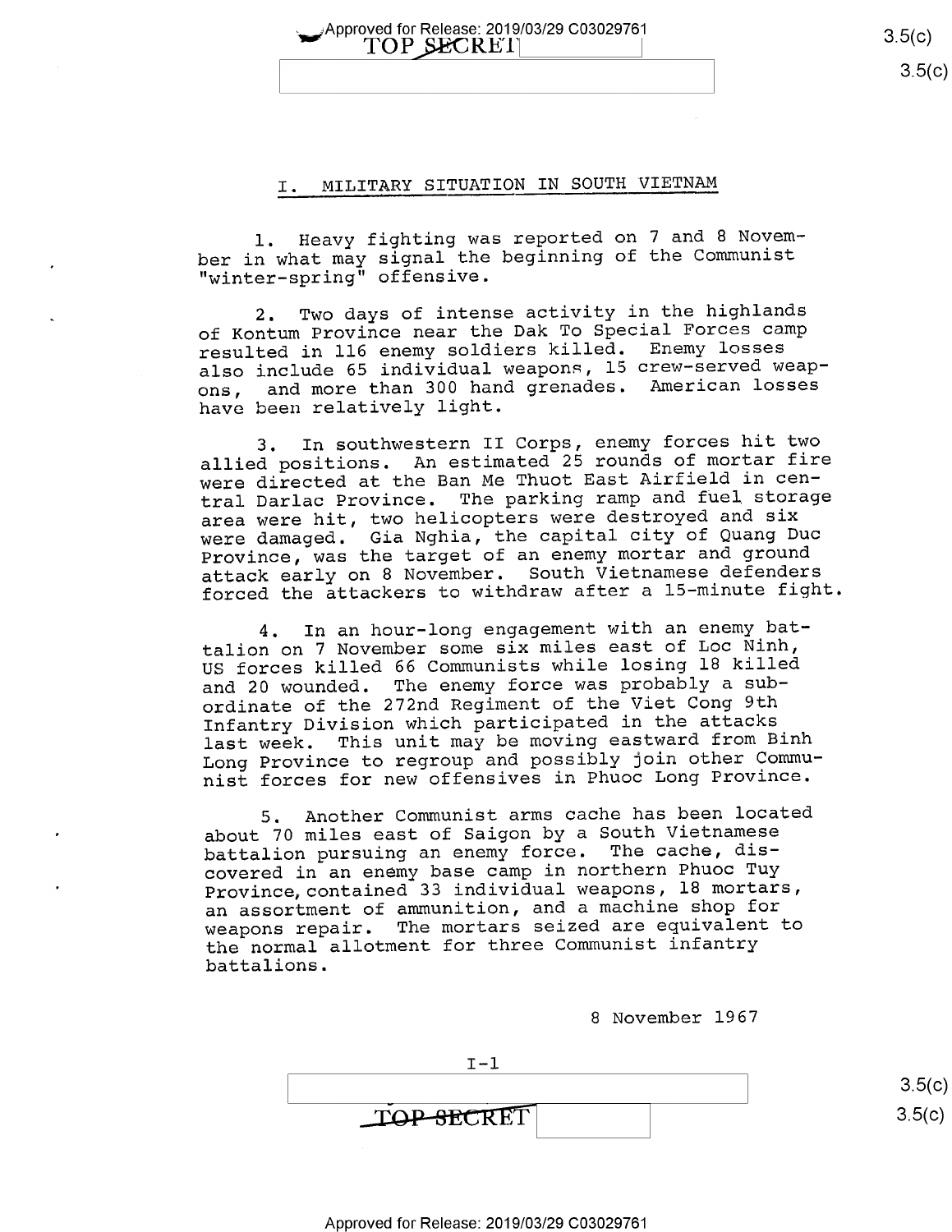Approved for Release: 2019/03/29 C03029761 3.5(c).<br>【**COL-SECR**EI】

6. US Army troops in Operation WALLOWA in the Quang Nam - Quang Tin Province border area reported killing 77 enemy in a series of engagements on 7-8 November. Since this five-battalion operation began on l4 October, 787-enemy soldiers have been killed compared with 57 Americans killed and 188 wounded.

7. Just to the west, US Marines in Operation ESSEX engaged enemy forces-—tentatively identified as elements of the 3rd Regiment of the North Vietnamese 2nd Division—-in actions which resulted in 36 enemy killed. This newly initiated operation is penetrating a series of ridges in which elevants of the 2nd Division have recently withdrawn to avoid US forces in the coastal flatlands. There has been active enemy resistance since the operation began on 5 November.

8. In northernmost Quang Tri Province US Marines in Operation KENTUCKY killed 13 enemy soldiers during an encounter on 7 November just south of the Demilitarized Zone. Thirteen Americans were wounded in the action. Just east of Gio Linh, a South Vietnamese battalion discovered a series of six caves each containing 20 Communist 140-mm. rockets. A small quantity of mortar ammunition was also found.

|            | 8 November 1967 |        |        |
|------------|-----------------|--------|--------|
| $I-2$      |                 |        |        |
| TOP SECRET |                 | 3.5(c) | 3.5(c) |
|            |                 |        |        |
|            |                 |        |        |

 $3.5(c)$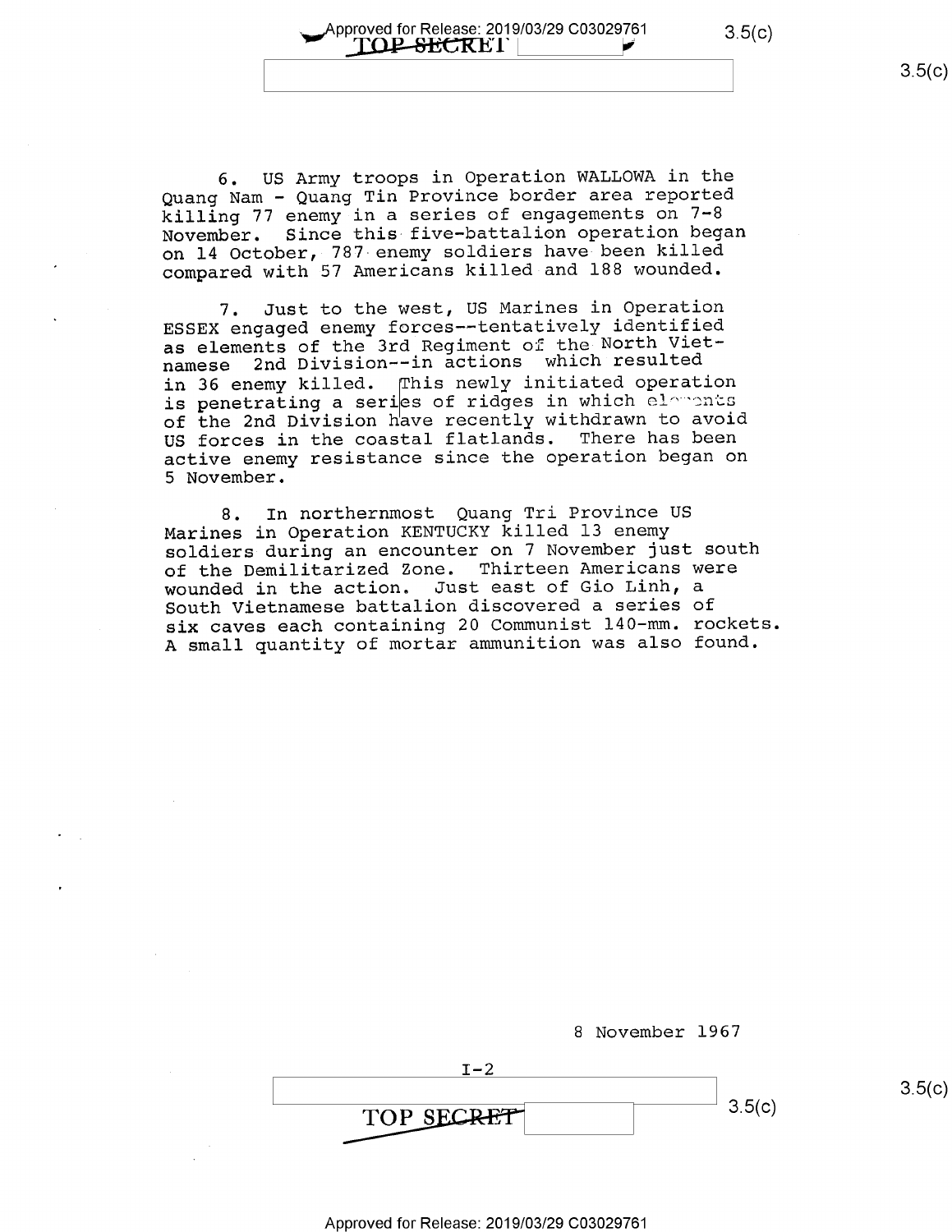# $3.5(c)$

# $\text{14.4}^{\circ}$  Approved for Release: 2019/03/29 C03029761 3.5(c)

# 9. Weekly Review of South Vietnam Battle<br>Statistics

The week of  $29$  Oct -  $4$  Nov compared with the week of 22-28 Oct:

I. Casualties

|                     | VC/NVA |                        |       | US                     |
|---------------------|--------|------------------------|-------|------------------------|
|                     |        | 22-28 Oct 29 Oct-4 Nov |       | 22-28 Oct 29 Oct-4 Nov |
| Killed              | 1,389  | 1,894                  | 166   | 178                    |
| Wounded<br>Missing/ |        | --                     | 966   | 793                    |
| Captured            |        |                        |       |                        |
|                     |        |                        |       |                        |
| TOTALS              | 1,389  | 1,894                  | 1,132 | 971                    |

|          | GVN                    |     | FREE WORLD             |    |
|----------|------------------------|-----|------------------------|----|
|          | 22-28 Oct 29 Oct-4 Nov |     | 22-28 Oct 29 Oct-4 Nov |    |
| Killed   | 210                    | 160 | 60                     | 10 |
| Wounded  | 648                    | 533 | 120                    | 8  |
| Missing/ |                        |     |                        |    |
| Captured | 21                     | 60  | 0                      | 0  |
|          |                        |     |                        |    |
| TOTALS   | 879                    | 753 | 180                    | 18 |

### II. Viet Cong Incidents

|                                                   | 22-28 Oct             | 29.<br>$Oct-4$ Nov   |
|---------------------------------------------------|-----------------------|----------------------|
| Attacks<br>Battalion or Larger<br>Small Unit.     | 85<br>84              | 69<br>66             |
| Harassment<br>Terrorism<br>Sabotage<br>Propaganda | 406<br>36<br>56<br>15 | 297<br>29<br>27<br>8 |
| Antiaircraft                                      | 199                   | 84                   |
| TOTALS                                            | 797                   | 514                  |



Approved for Release: 2019/03/29 C03029761

 $3.5(c)$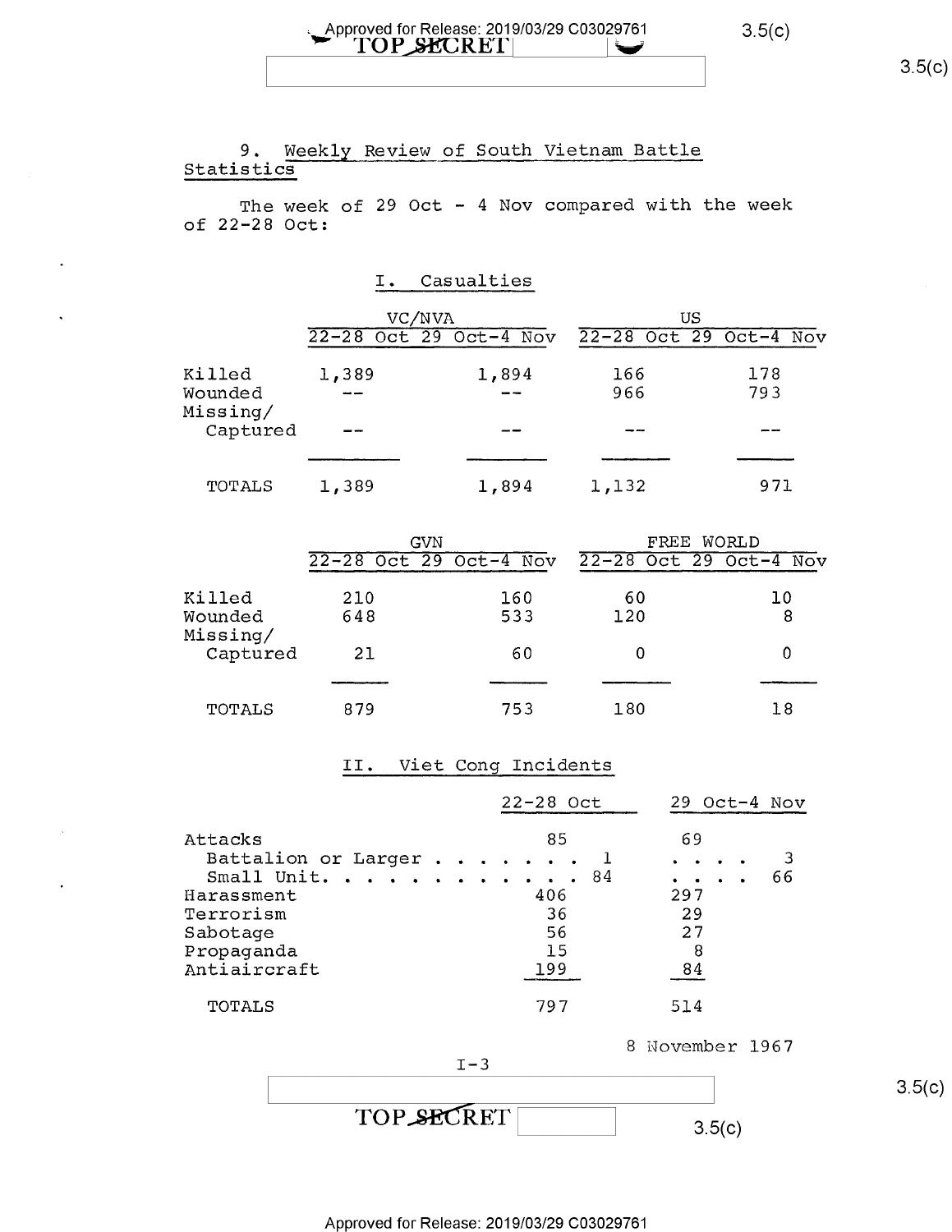Approved for Release 2019/03/29 C03029761



68565 11 67 CIA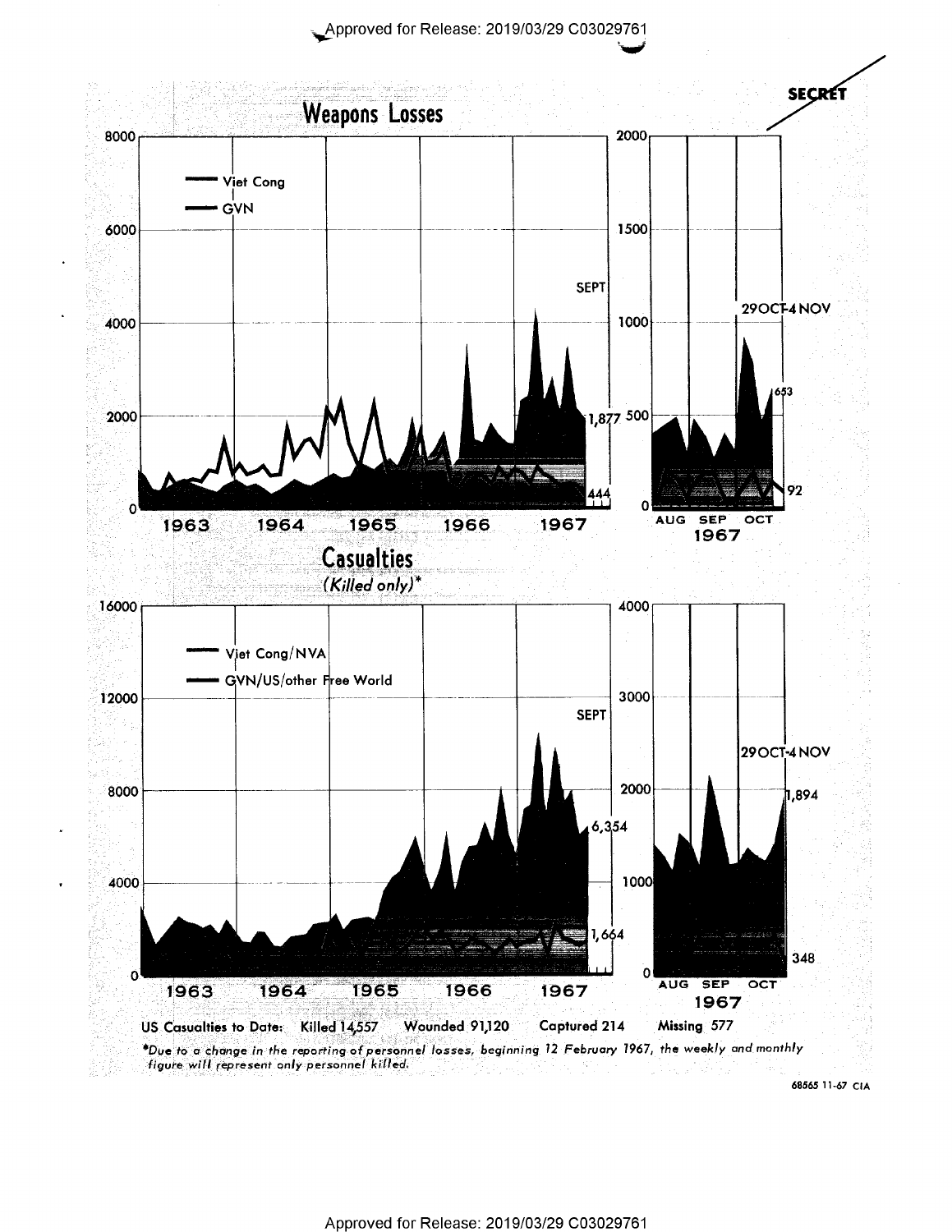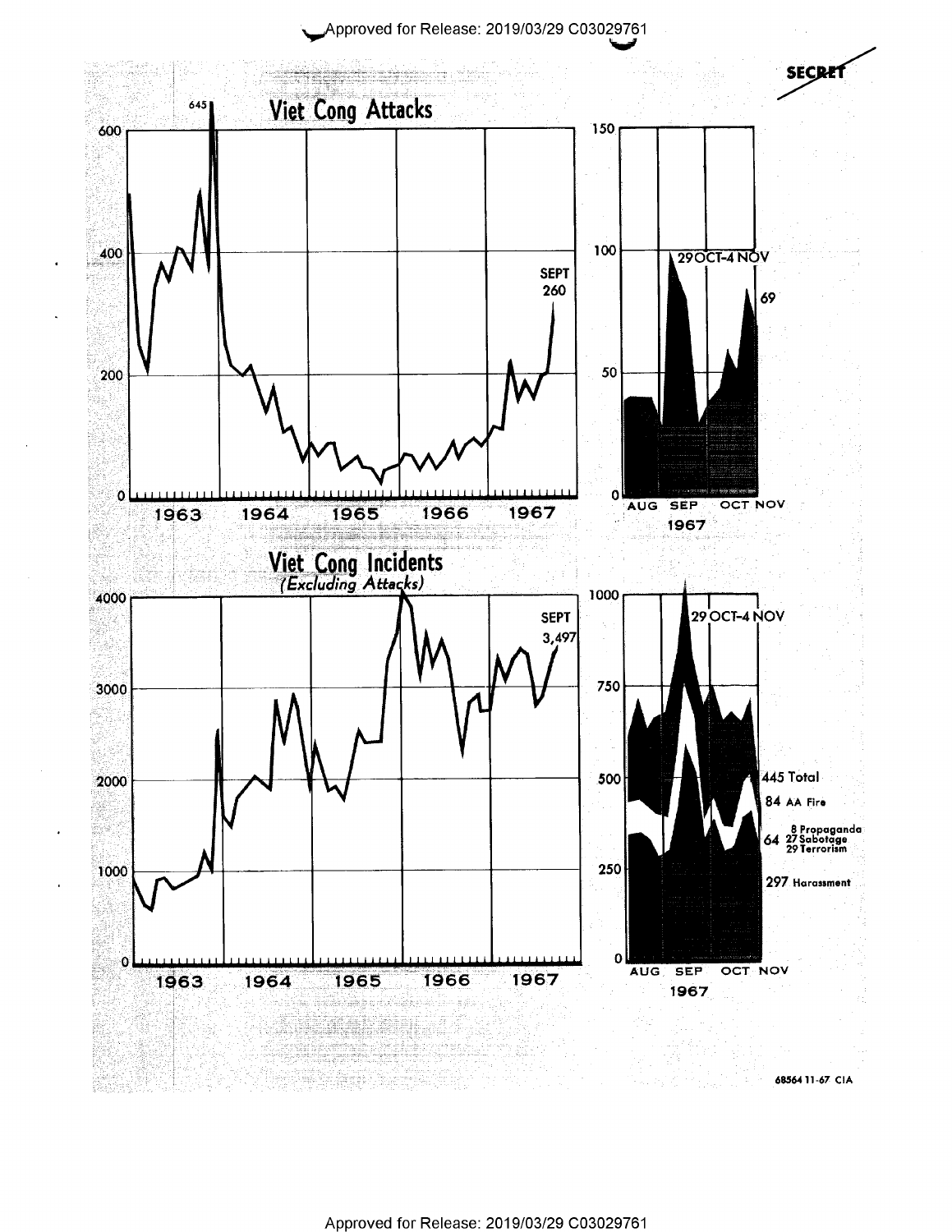Approved for Release: 2019/03/29 C03029761<br>
■ TOP SECRET 3.5(c)

 $3.5(c)$ 

## III. Weapons Losses

|                           | VC/NVA    |                        | GVN |                        |  |
|---------------------------|-----------|------------------------|-----|------------------------|--|
|                           |           | 22-28 Oct 29 Oct-4 Nov |     | 22-28 Oct 29 Oct-4 Nov |  |
| Individual<br>Crew-Served | 559<br>94 | Not<br>Reported        | 149 | 92                     |  |
| TOTALS                    | 653       |                        | 151 | 92                     |  |

8 November 1967

 $I-4$ 

 $\frac{3.5(1)}{2}$  $\text{TOP } \text{SECRET}$  3.5( /\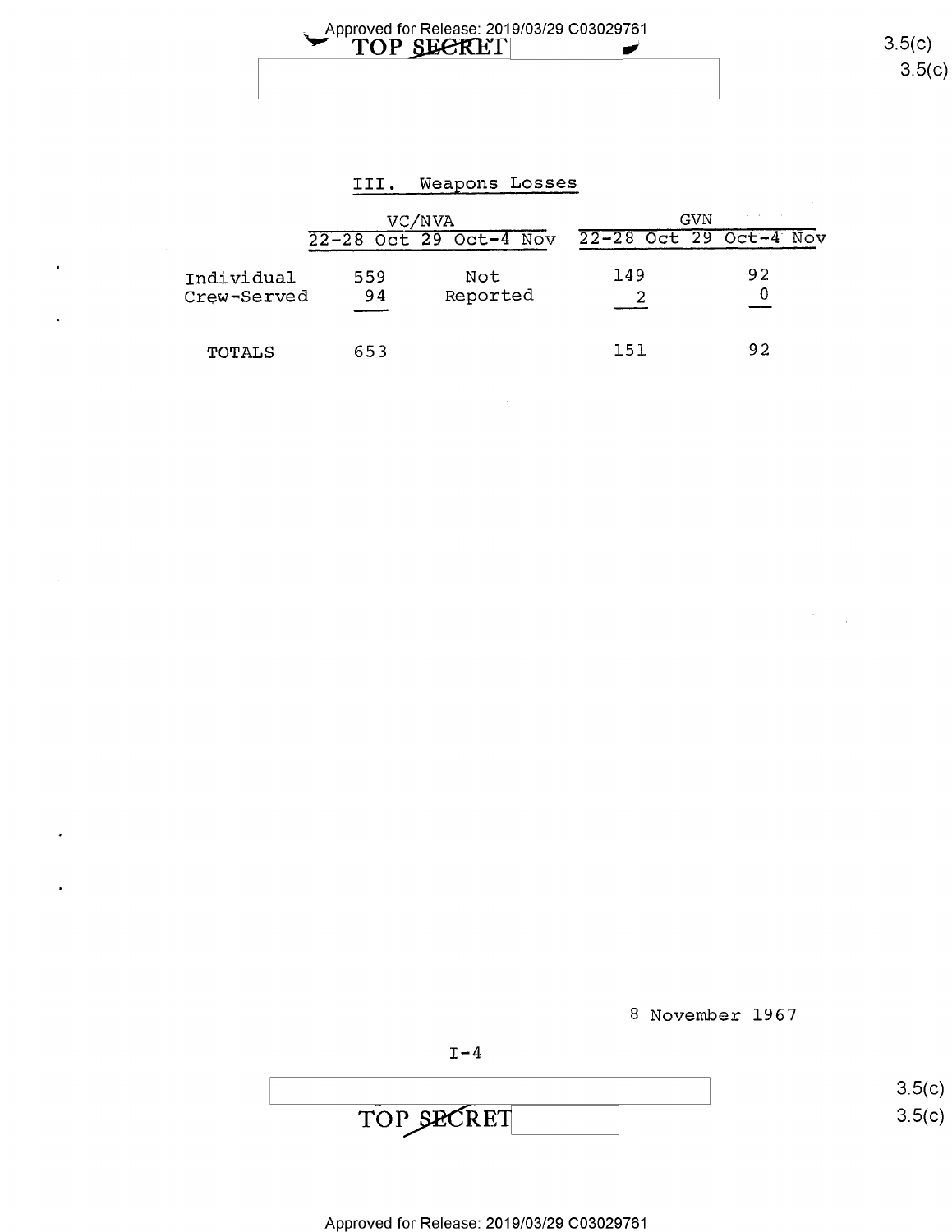

#### POLITICAL DEVELOPMENTS IN SOUTH VIETNAM II.





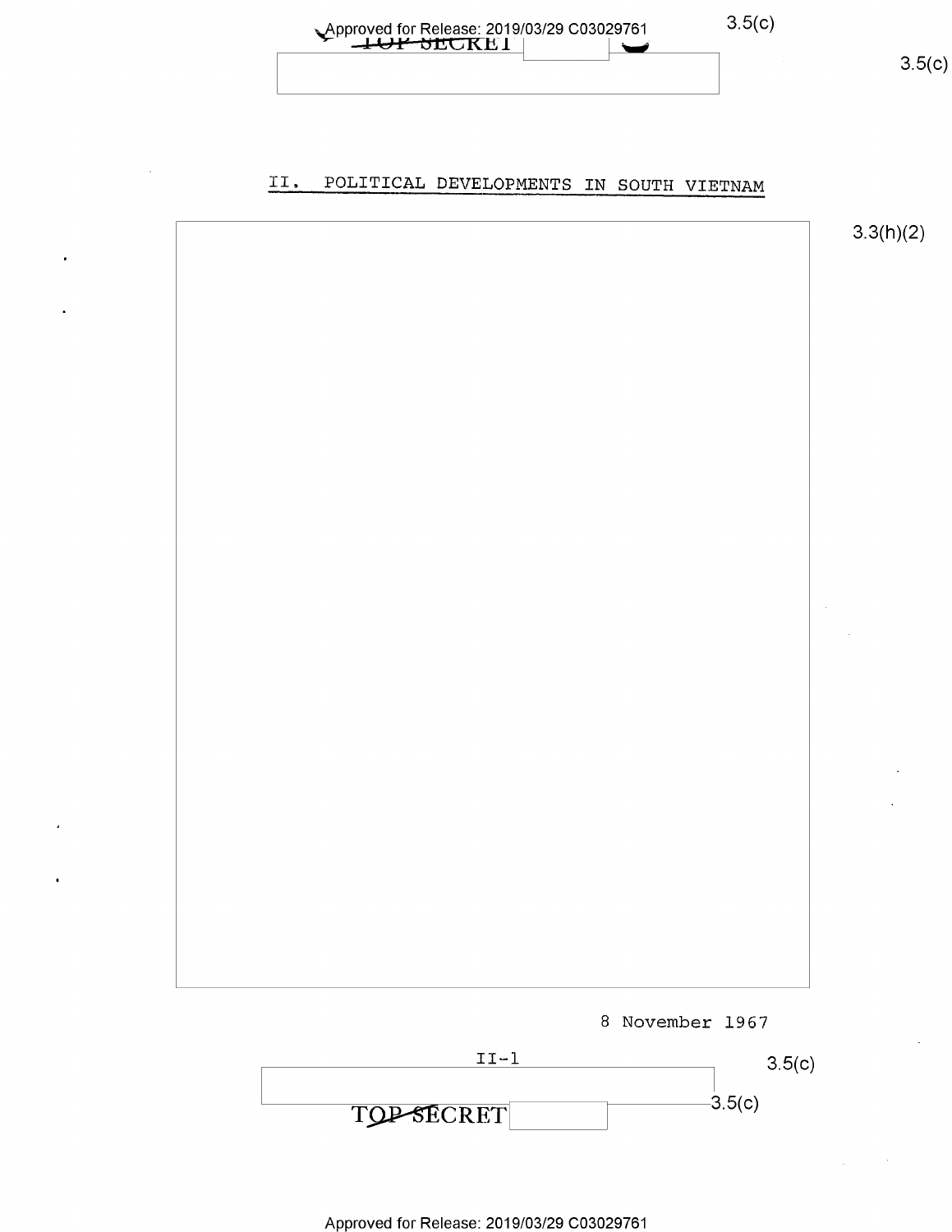| __Approved for Release: 2019/03/29 C03029761 | 3.5(c) |
|----------------------------------------------|--------|
| TOP SECRET                                   |        |
|                                              |        |

 $3.3(h)(2)$ 

### Progress on Drawing\_up Senate Rules

5. During its session on 7 November, the Senate, with all 60 members present, approved 22 of 23 articles covering Senate organization presented by the rules committee and set up a working schedule for further plenary debate on<br>the committee's draft rules. The article not the committee's draft rules. approved dealt with powers to be vested in the Senate's officers. Debate on that question was deferred until a later session. Also remaining to be accomplished are the drafting and approving of parts two and three of the rules--Senate regulations and procedures. Some optimistic senators believe that work on all the rules, which may eventually have as many as 200 articles, can be completed within two weeks.

<sup>8</sup>November 1967

II-2

 $TOP\_SECTION \t\t 3.5(c)$ 

Approved for Release: 2019/03/29 C03029761

 $3.5(c)$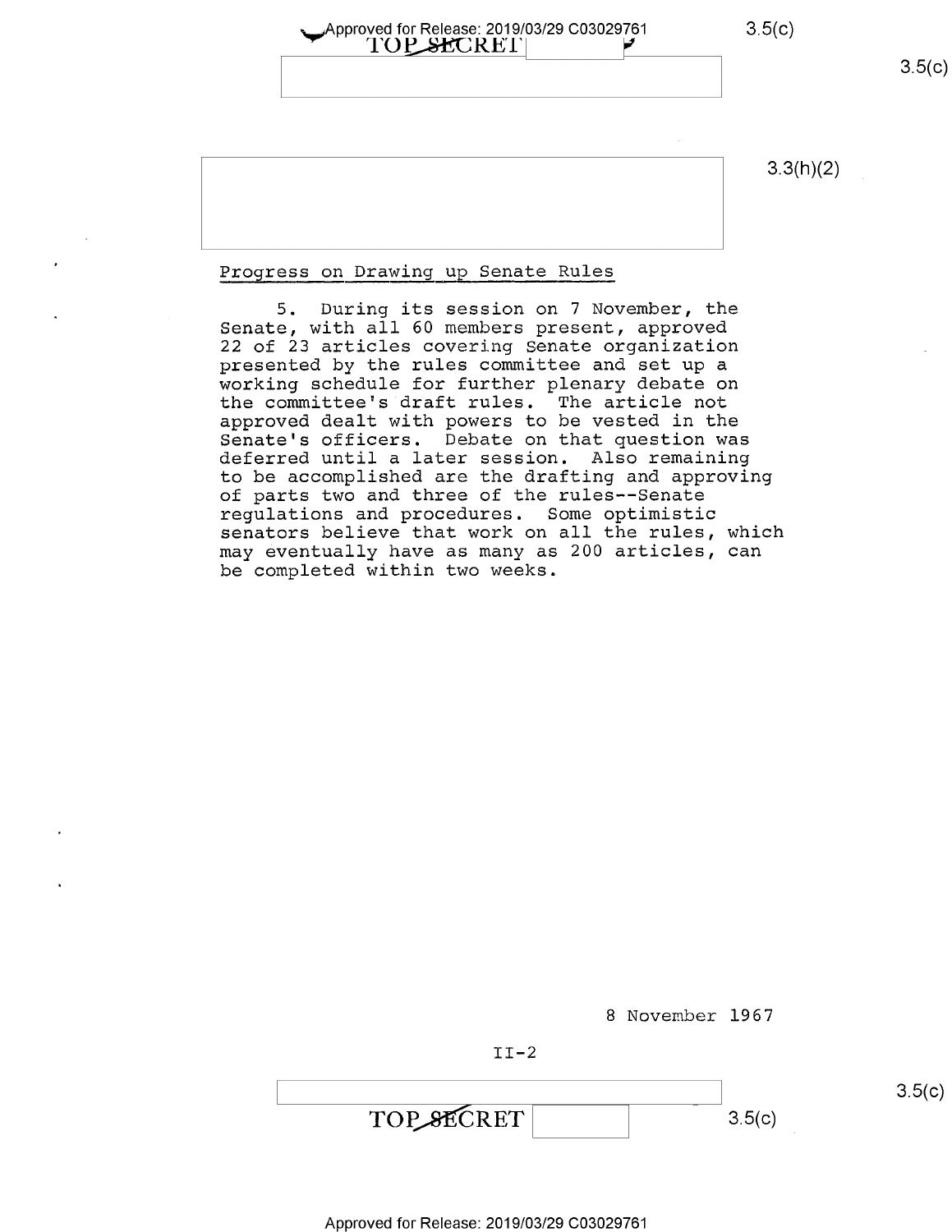ł,  $\overline{\mathbb{R}}$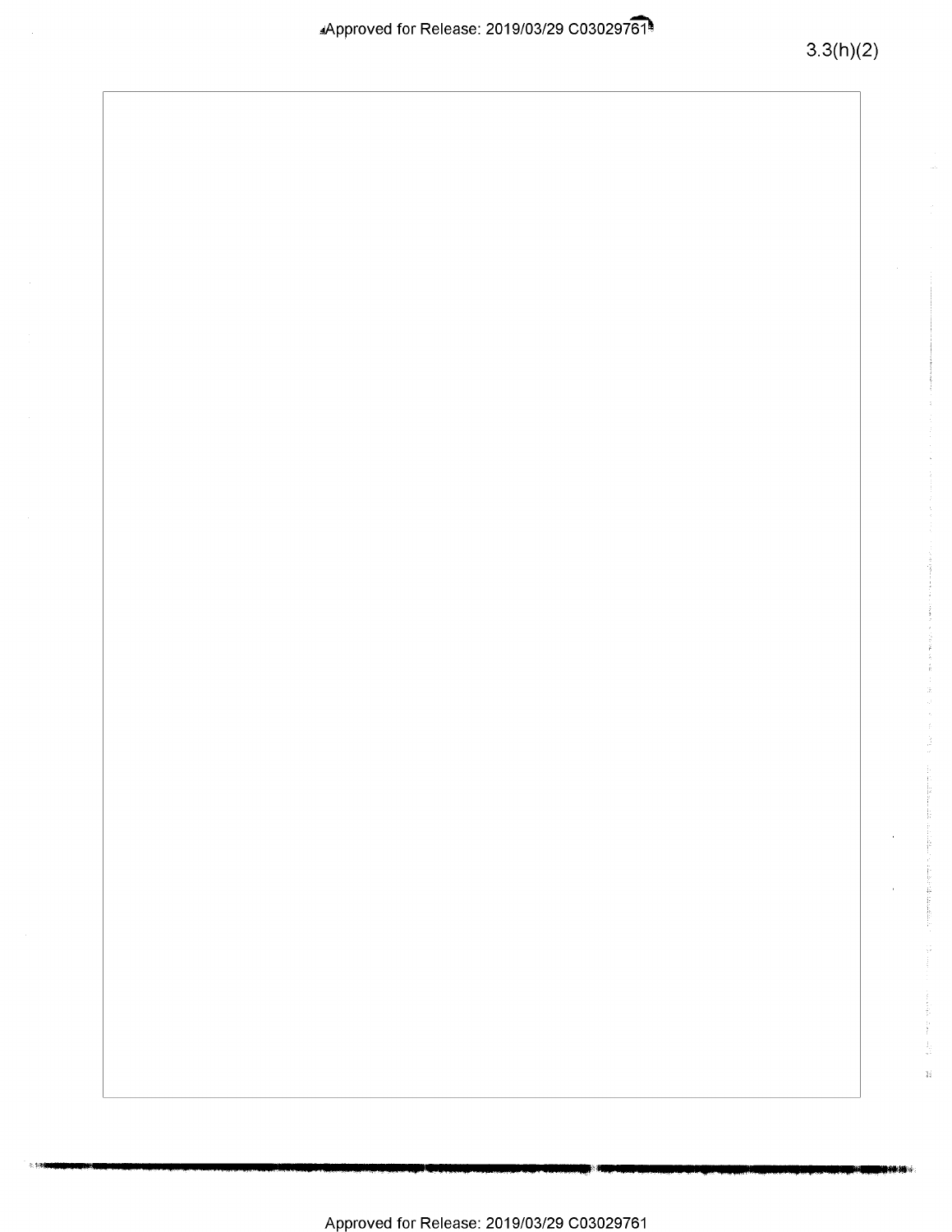| Approved for Release: 2019/03/29 C03029761 | 3.5(C) |
|--------------------------------------------|--------|
| TOP SEGRET                                 |        |
|                                            |        |

 $3.5(c)$ 

3.3(h)(2)

8 November 1967

III-l

No Foreign Dissem/Background Use Only  $TOP\_SECTION$   $3.5(c)$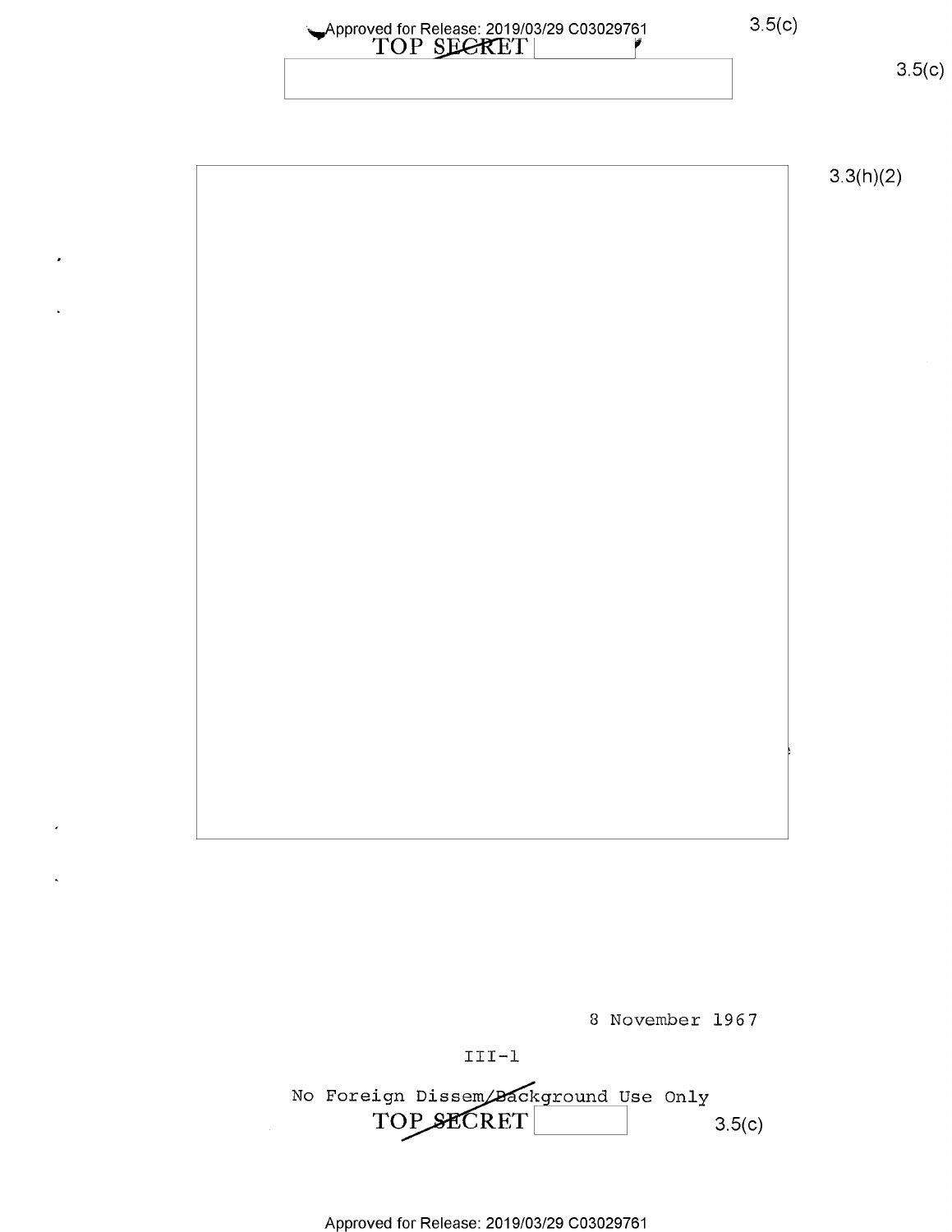

#### OTHER COMMUNIST MILITARY DEVELOPMENTS IV.

There is nothing of significance to report.  $1$  .

8 November 1967

| T 17 – 1   |        |
|------------|--------|
|            |        |
| TOP SECRET | 3.5(c) |

 $3.5(c)$ 

 $3.5(c)$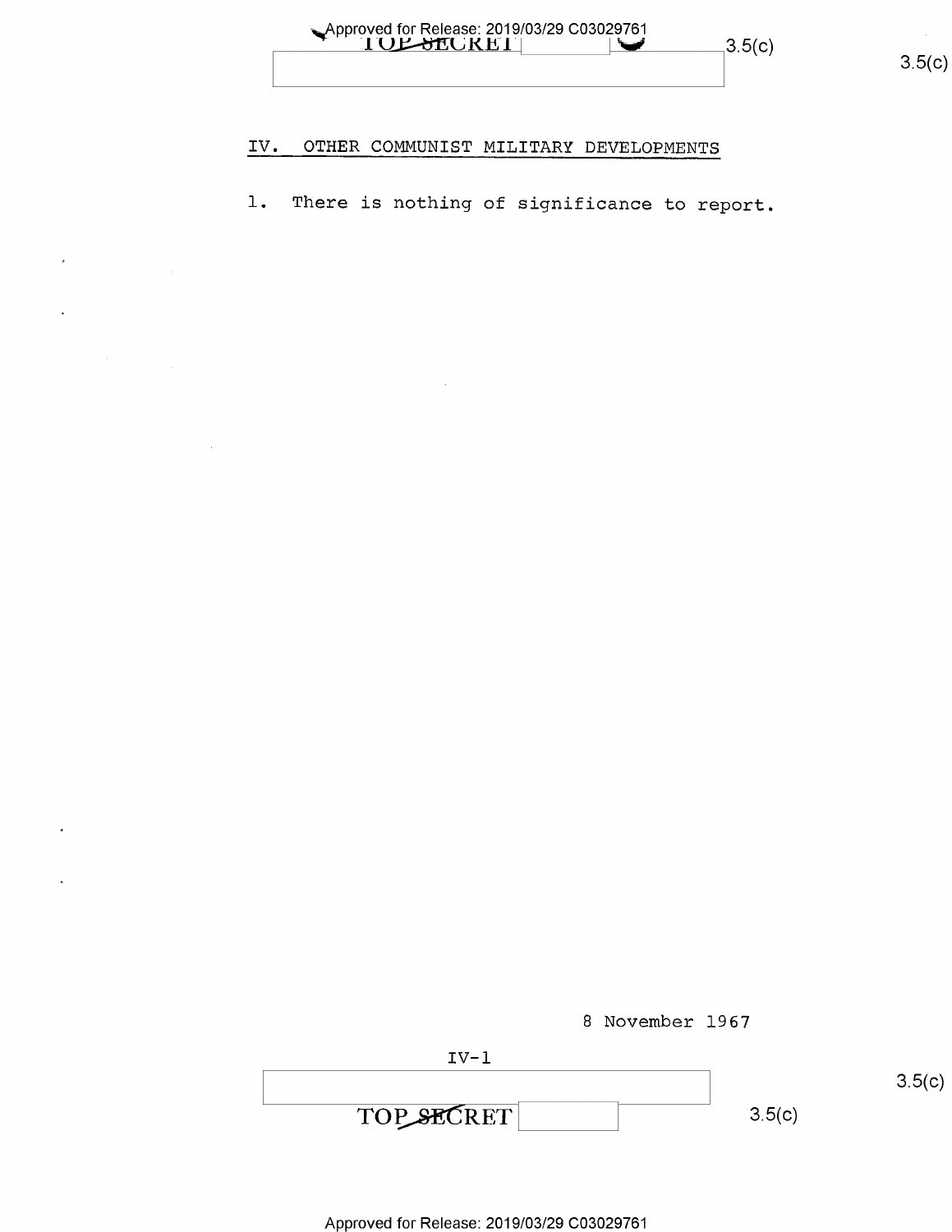Approved for Release: 2019/03/29 C03029761 3.5(C)<br>  $\blacksquare$  3.5(C) 3.5(C) TOP SECRET  $\rightarrow$  3.5(c)

### V. COMMUNIST POLITICAL DEVELOPMENTS

1. North Vietnamese Premier Pham Van Dong<br>has reafirmed Hanoi's standard terms for talks<br>with the US and for a settlement. At a reception<br>on 7 November honoring a visiting Soviet anniver-<br>sary delegation, the premier told

2. The premier also provided a similar state-<br>ment on negotiations and a variety of other subjects<br>to a British reporter. These were published on 8<br>November. Dong told the reporter that the North<br>Vietnamese expect further

<sup>8</sup>November 1967

$$
\begin{array}{c|c}\n & \text{1} \\
 \hline\n \text{TOP-SECRET} & & \\
 \hline\n 3.5(c) & & \\
 \hline\n 3.5(c)\n \end{array}
$$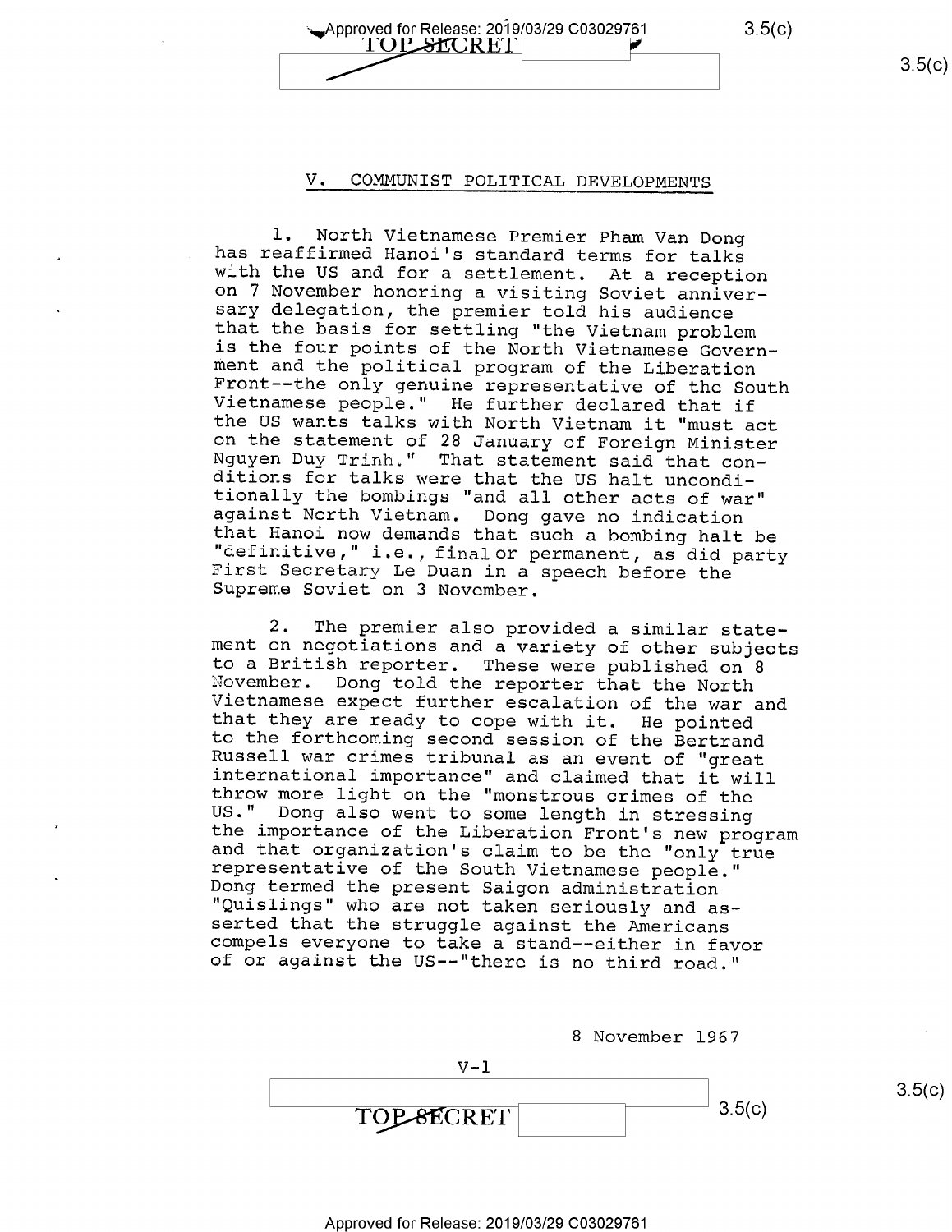

## VI. OTHER MAJOR ASPECTS

# American Prisoners May Be Released in Cambodia

1. Prince Sihanouk told a news conference on<br>8 November that the three American prisoners of war the Liberation Front says it is going to release<br>would probably be sent through Cambodia. Sihanouk<br>said he was awaiting a decision on the matter from<br>the Front. He also stated that the Cambodians are<br>always willing to act

<sup>8</sup>November 1967

VI-l

 $3.5(c)$ TOP-SECRET 3.5(c)